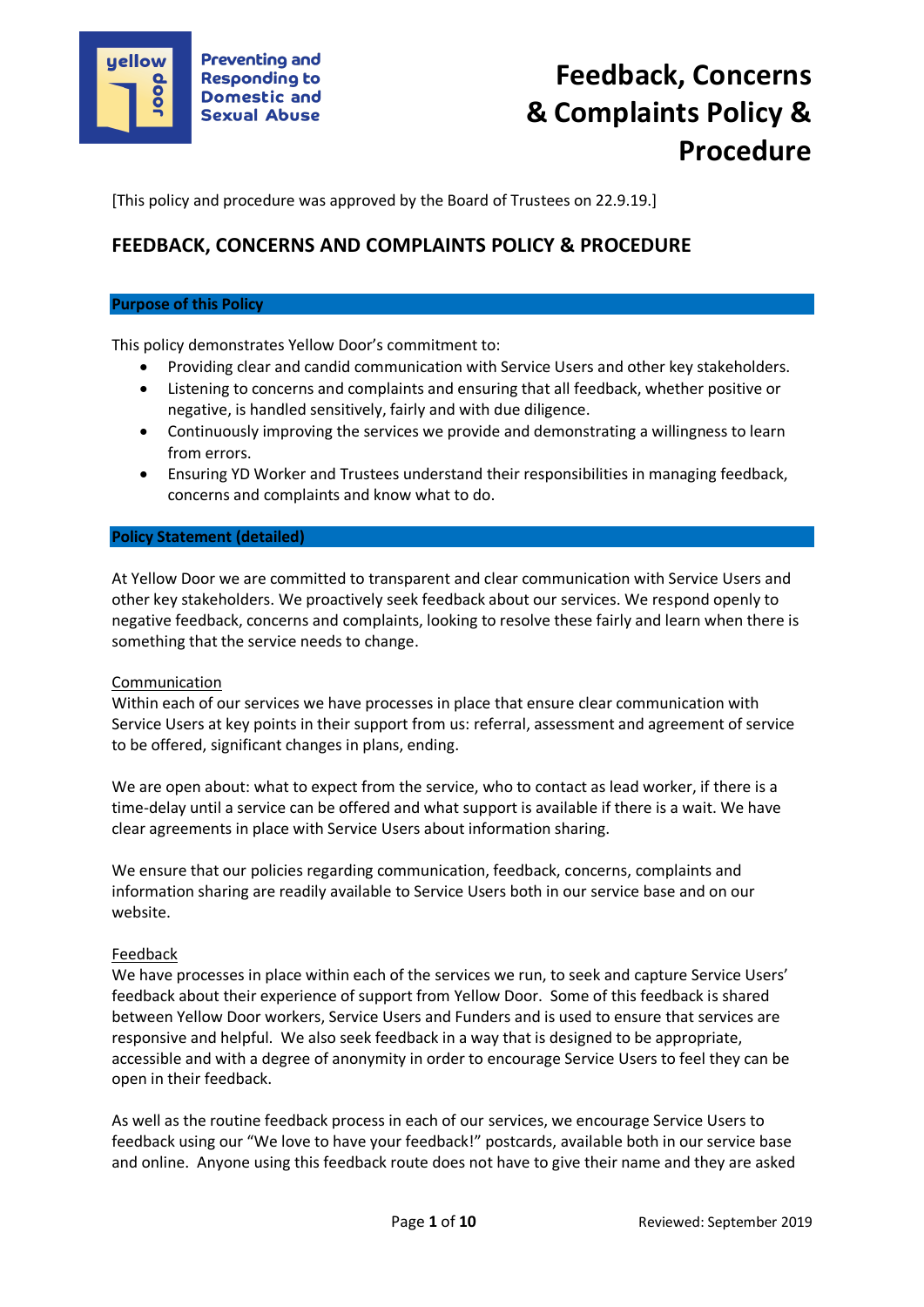

to confirm if they are prepared to be contacted or not. It is clear that the feedback postcard is not the route to raise a concern or make a complaint.

The Senior Management Team (SMT) has oversight of both the nature of the feedback and the percentage of Service Users who give routinely requested feedback. SMT has the responsibility to ensure that all feedback is considered and that the ways feedback are sought maximises the number of Service Users who contribute.

SMT has the responsibility to ensure that feedback is sought from key stakeholders, such as referrers. SMT provides a summary report to the Board of Trustees of all concerns and complaints received and actions taken in response.

### If we are aware that something has gone wrong in our service.

Yellow Door is not a Care Quality Commission (CQC) registered service and as such the Duty of Candour does not apply as a legal requirement. We are however committed to promoting a culture that encourages candour, openness and honesty at all levels. This is an integral part of our culture of professional service delivery, supporting organisational and personal learning.

If a YD worker identifies that any aspect of service delivery has negatively impacted on a Service User or if there has been a significant error in service delivery, they need to report this to their line manager. The line manager will carry out necessary enquires to determine: the extent of any negative impact on the Service User/s, how any error occurred and how this can be prevented from happening again, what needs to be done to support the Service User and if an apology needs to be offered.

SMT will provide a summary report to the Board of Trustees of any instances of this nature and actions taken in response to this.

We approach concerns and complaints as an opportunity to demonstrate fairness, to learn and offer any apology or support that is required. Copies of our Concerns & Complaints Leaflet are readily available in our service base and on our website.

### Concerns & Complaints.

It is sometimes difficult to clearly identify the difference between a concern and complaint. However, for the purpose of this policy, the following definitions will apply:

### **Concern**

A concern can be defined as a concern or unhappiness that can be easily and/or quickly addressed and where the person raising the concern does not want a formal process or response. We aim for the Service Co-ordinator to investigate and resolve the concern to the complainant's satisfaction within three working days. If this is not possible, it should be resolved within a time frame that is agreeable to the complainant within a maximum of 10 working days. This process should be explained to the complainant and they should be given the choice between (i) the issue remaining at concern level with a plan for early resolution or (ii) for their concern to be treated as a complaint. All concerns will be recorded and reported in the same way as the data for complaints.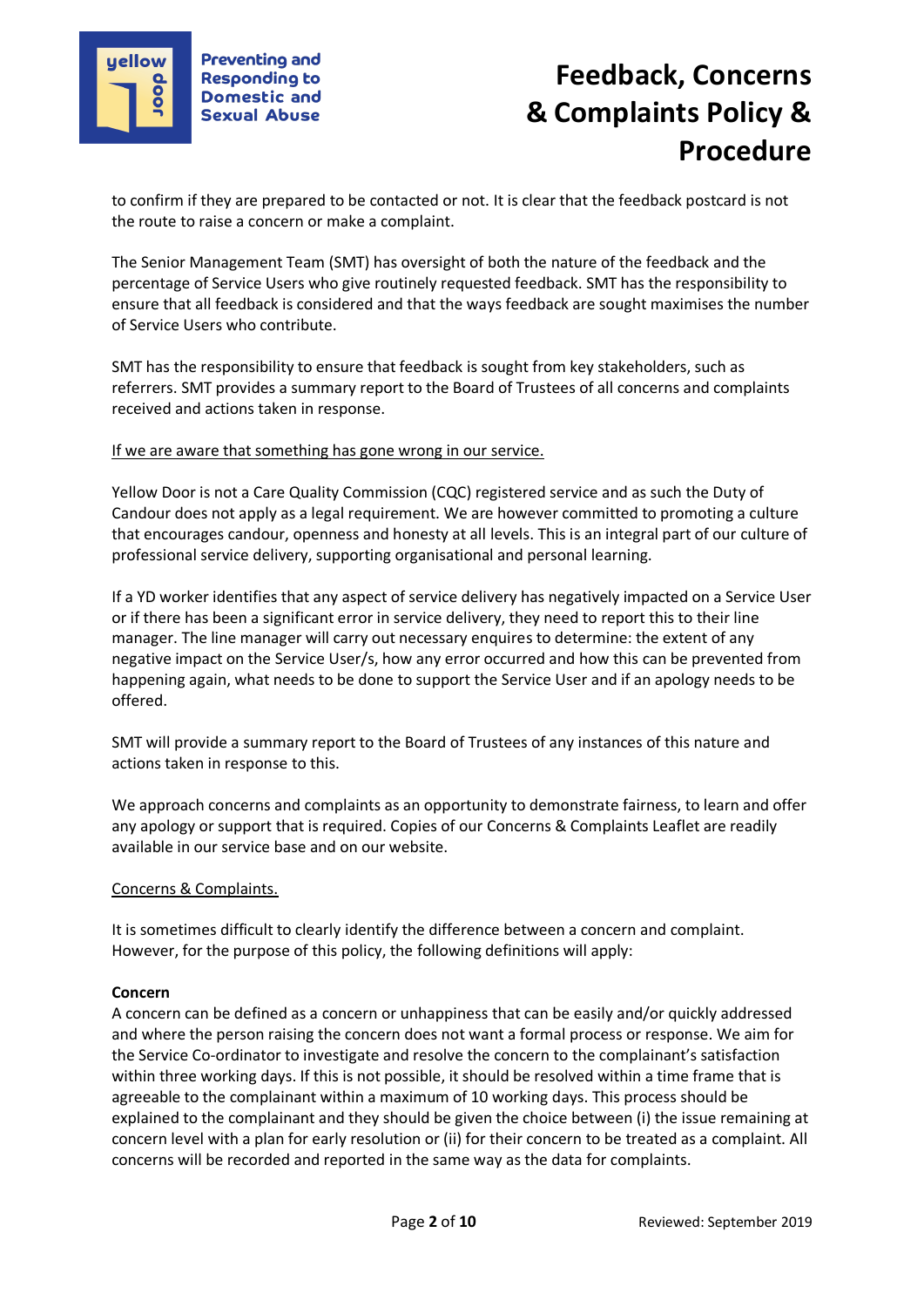

## **Complaint**

A complaint can be defined as a communication of dissatisfaction, grievance or perceived injustice. A complaint will normally require a longer period of time to ensure full investigation and the complainant will also normally indicate that they wish for a formal process and response.

If a Service User expresses any dissatisfaction with our service, YD Worker are encouraged to discuss this with them and seek to resolve the matter, whilst ensuring that the feedback, concerns and complaints processes are mentioned. A summary of such discussion should be noted in the Service User's record and shared with the YD worker's line manager, who will decide if this needs to be noted by SMT as an incident requiring inclusion in the summary report to the Trustees. If someone communicates with us about a matter they are dissatisfied with, we will clarify with them if their communication is intended to be treated as a concern or a complaint.

Whether the feedback is graded as a concern or complaint it is important to ask the Service User if they would like to be part of the process and would like to receive information about the outcome, for example 'Would you like us to involve you in our process and would you like us to let you know the outcome'. If the Service User does not want to be involved it is important to explain that this may limit our enquiry if we are not able to come back to them and ask questions. If they would like to be part of the process and/or know the outcome, we agree how they would like this communicated, by email, post, telephone or in person.

If we are aware that a Service User is unhappy with our service but may lack the ability to raise a concern or make a complaint, we will offer to discuss this with a representative of their choosing. If they do not have someone to help them, we will offer them information about advocacy services.

A report is provided by SMT to the Board of Trustees covering: The number of concerns and complaints currently subject to enquiry*,* a summary of concerns and complaints that have been resolved with actions taken and any key points of change or learning from these.

If members of the Trustee Board have been required at the final stage of the complaints process to scrutinise a complaints enquiry, this is not discussed with any other Trustees until conclusion, when a summary report is given as part of the SMT report.

If there is an ongoing enquiry that may present significant risk to Yellow Door, for example reputational risk, this is discussed with the Chair of the Trustee Board only and details of this are not to be shared with other Trustees until the enquiry is concluded.

We will agree with any complainant (or their nominated representative) if they will receive a Yellow Door service while the complaint enquiry process is ongoing. This decision will be made with the Service User's needs and how these can best be met as the predominant factors in this decision making process.

### Persistent, frivolous or vexatious concern and complaints.

For a concern or complaint to be categorised as frivolous or vexatious is a significant decision that requires a high level of accountability.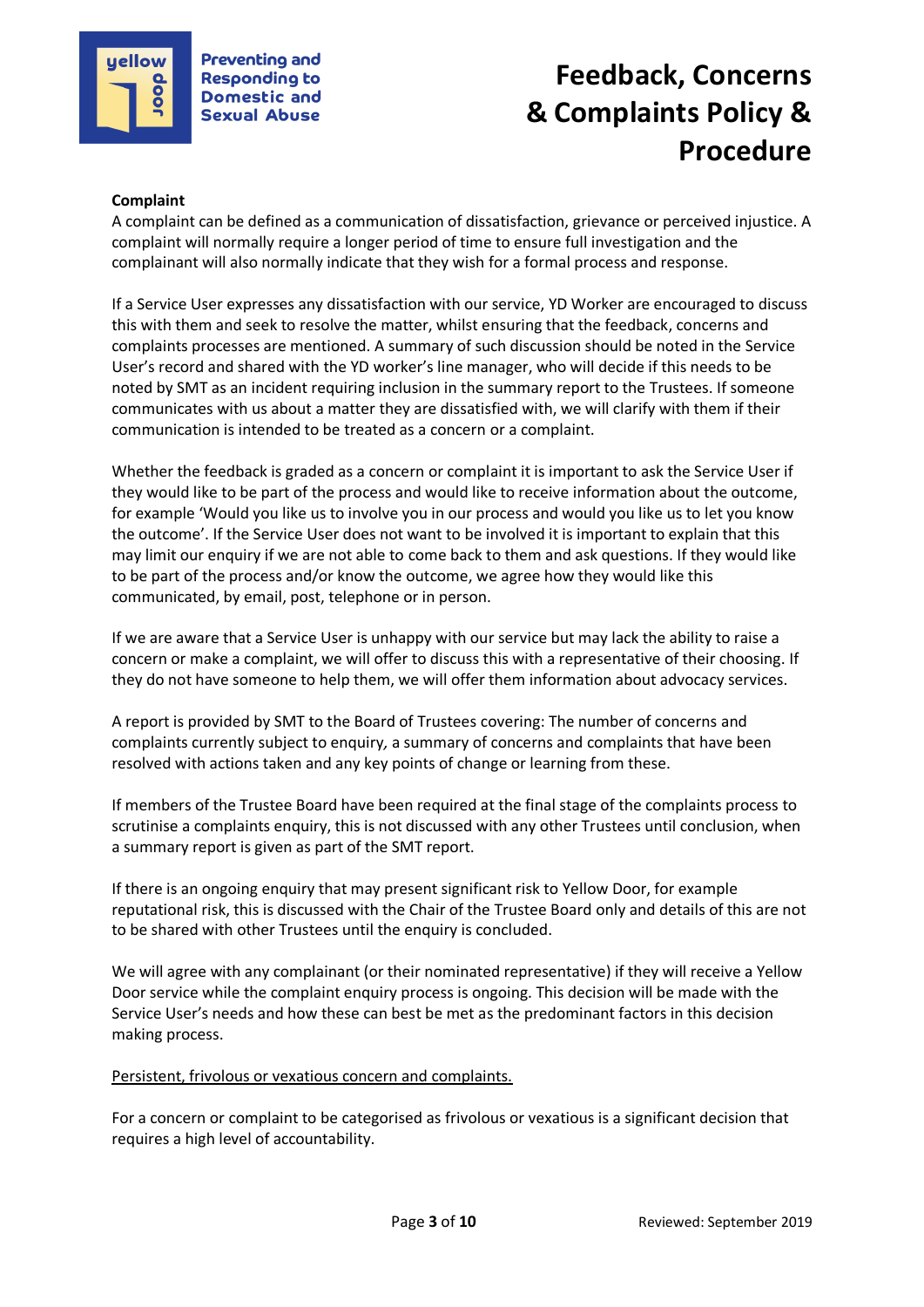

Yellow Door does not believe that raising legitimate queries or criticisms of our services or YD Worker should in itself lead to a concern or complaint being regarded as vexatious or a complainant as unreasonably persistent. We accept that if a complainant is unhappy with the outcome of an enquiry and seeks to challenge it, this should also not cause us to label the concern or complaint as vexatious.

There may be occasions when people, due to a health need such as a learning disability or mental health problem, may not be aware that their behaviour is considered unreasonably persistent or vexatious.

As with any other concern or complaints outcome, having the outcome that a concern or complaint has been frivolous, vexatious or persistent does not preclude a Service User from receiving a service from Yellow Door. As in any other situation, Yellow Door makes an assessment as to whether our service can meet a Service User's needs. It has to be recognised that the nature of the service provided by Yellow Door, as a voluntary sector provider where the service delivery necessarily needs to be based on a degree of trust between YD Worker/s and Service User, means that if someone makes a vexatious complaint, Yellow Door might not be best placed to meet their needs. If a Service User is assessed to have made a vexatious complaint and the outcome of the enquiry is that they will be refused a service, this is reviewed by the CEO and the Chair of the Trustee Board prior to the Service user being informed.

## Storage of Concerns and Complaints

Service Users can be assured that all concerns and complaints will be treated confidentially. Correspondence, statements and records will be held confidentially in a central place except in instances where disclosure is required, or the Board of Trustees deem disclosure necessary, or where any other legal obligation prevails.

All submitted complaints will be held by the Admin Coordinator. Confidential notes taken during any enquiries will be kept in a sealed, countersigned envelope in a locked file for a period of three years prior to destruction. Complaints stored in a central place on a computer system will be password protected. Any complaint will be stored and retained per Yellow Door's retention schedule.

### Storage of Feedback

Client feedback will be collated and stored on system for the current year plus six years. This anonymised feedback, where permission has been given, can be used in our publications including the website.

#### **Applicability**

This policy is applicable to all Yellow Door YD Worker. The consequences for non-compliance will be taken seriously and may result in disciplinary action being taken.

### **Definitions**

N/A

### **Getting Help**

For more information about this policy, please speak to: CEO or SMT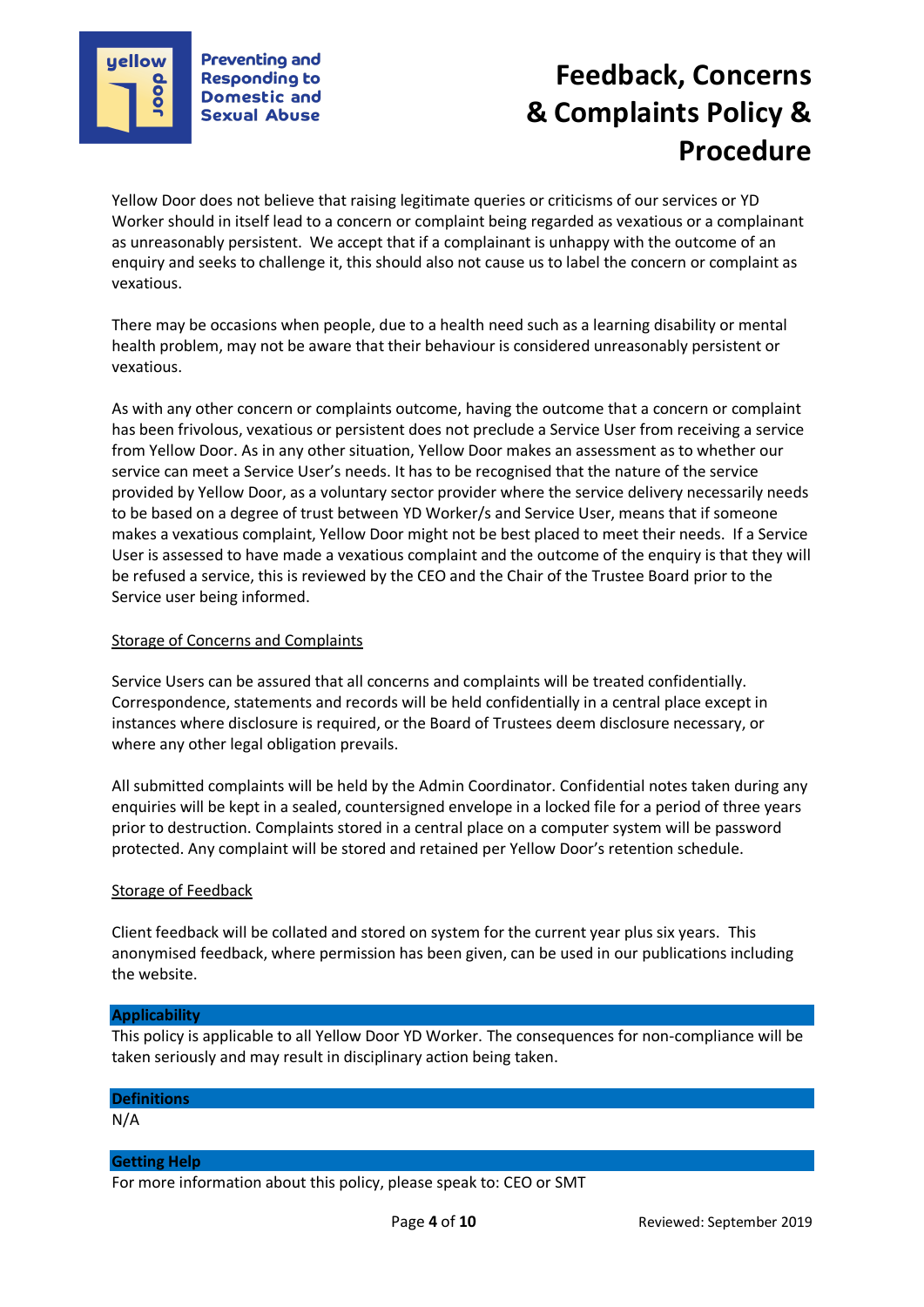

### **Policy authority and review**

This policy is authorised by Yellow Door's Board of Trustees. It is the responsibility of the CEO to implement and review every two years.

# **Related policies / references for more information**

Please also refer to YD Staff Code of Conduct as outlined in Yellow Door's YD Staff Handbook. YD Volunteer Policy.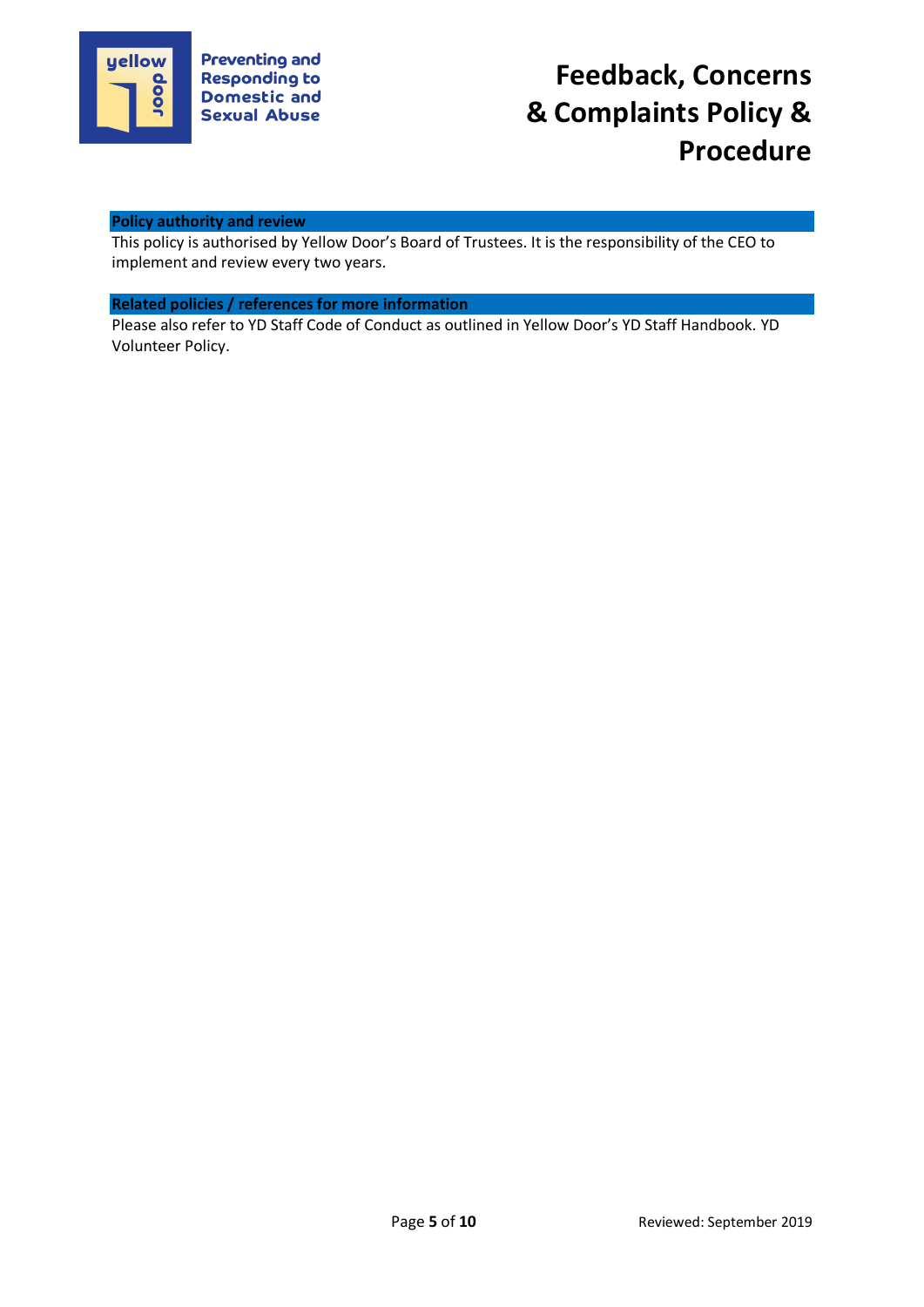

# **FEEDBACK, CONCERNS AND COMPLAINTS PROCEDURE**

#### **Purpose of this procedure**

If a Service User decides to raise a concern or makes a complaint then Yellow Door provides a very clear and simple procedure for ensuring the concern/ complaint is handled appropriately. These procedures have been developed by Trustees and YD Worker. Authority to approve exceptions to the procedure and procedural implementation or any discretionary modification lies with the CEO.

#### **Yellow Door's Concern Procedure**

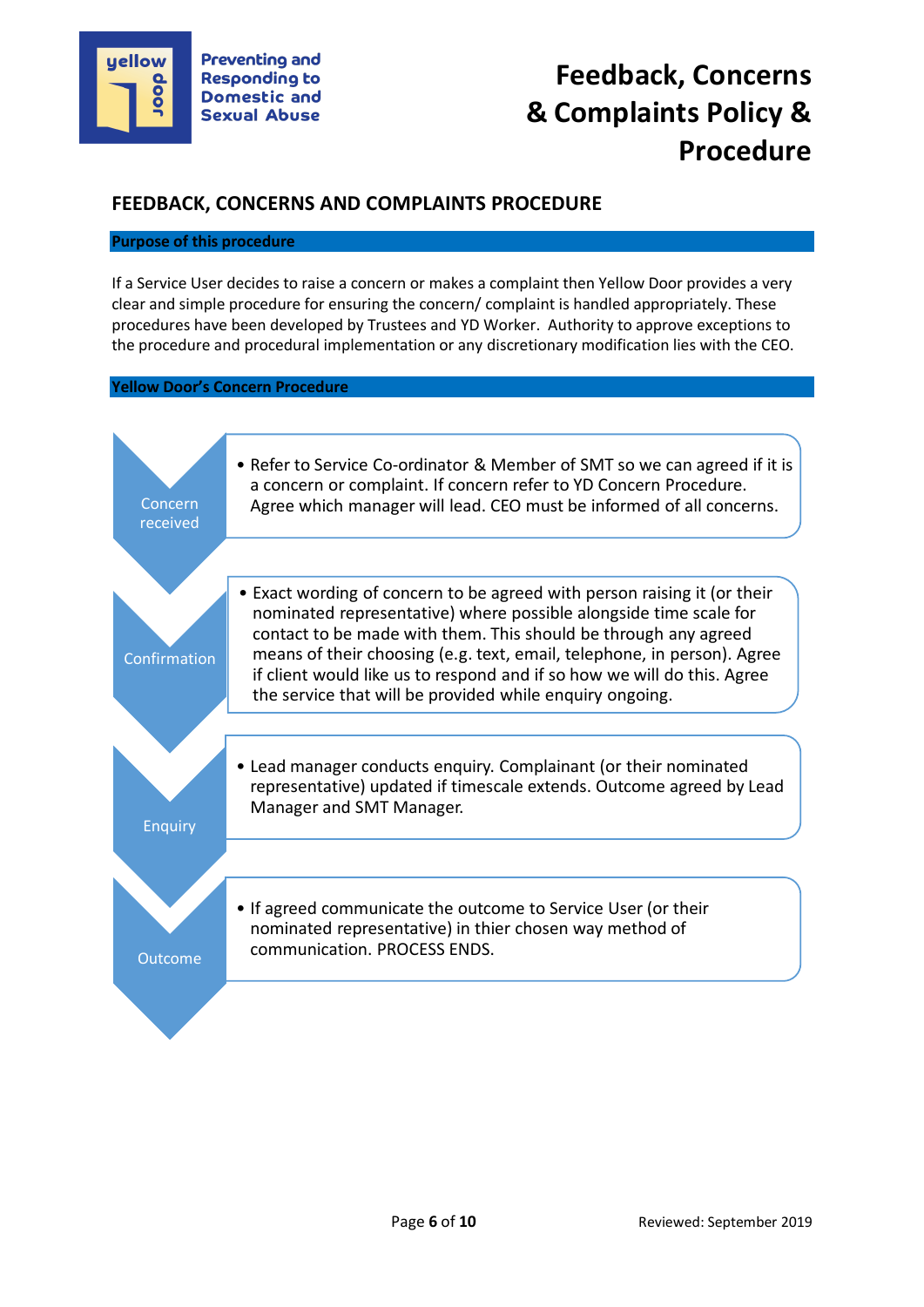

#### **Yellow Door's Complaints Procedure**

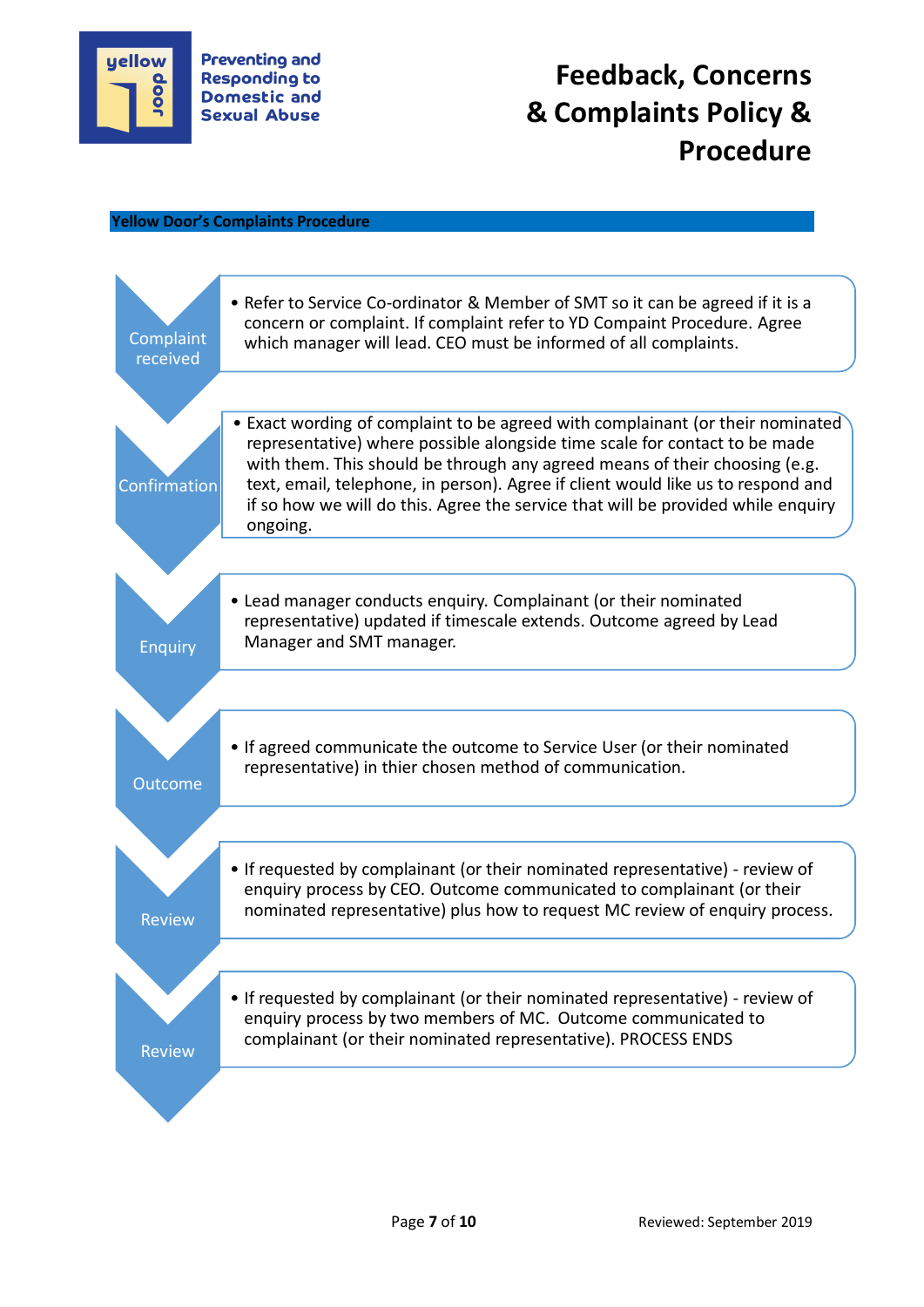

## **Procedure details**

# 1. Concern/ Complaint received.

This does not need to be written on the complaints form, but if in another format, we may need to contact the complainant (or their nominated representative) to ensure we have all the information we need.

# 2. Enquiry

The manager best placed to make the enquiry is identified by a member of SMT. It will usually be the manager who leads the service the complaint is about. One member of SMT is identified to support the manager and all communication within Yellow Door about the complaint is restricted to these 2 YD Workers.

If the YD Worker has to be interviewed as part of the enquiry process, they are asked not to discuss the concern/ complaint other than with the two managers overseeing the enquiry.

If the complainant is currently receiving a service from Yellow Door, the nominated SMT Manager, if necessary in consultation with the complainant (or their nominated representative), decides if a service can continue to be provided to the complainant while the enquiry process is underway and if so if there are measures that may need to be agreed to ensure this is workable.

## 3. Confirmation

The manager contacts the complainant (or their nominated representative) to acknowledge the receipt of the complaint, to clarify the exact nature of the complaint and give a timescale in which the complainant (or their nominated representative) will be updated about the progress of the enquiry. The manager asks the complainant (or their nominated representative) what they hope the outcome of the enquiry process could be and if they have a preferred outcome. The exact wording of the complaint is agreed with the complainant (or their nominated representative). The complainant (or their nominated representative) is asked how they would wish to receive the Yellow Door response to their complaint.

A communication is sent to the complainant (or their nominated representative) by the manager conducting the enquiry (if by letter, obtain proof of posting), to confirm the wording of the complaint subject to enquiry and the date by which the complainant (or their nominated representative) will be updated.

# 4. Enquiry

The manager conducts such enquiries as are necessary to establish what if anything might have gone wrong, whether the complaint can be substantiated or not, what might be needed to support the complainant and whether an apology is required. Details of the enquiry are not noted in the complainant's Yellow Door record. A brief note is made if the complainant is communicated with directly. A separate record is kept securely by the manager overseeing the enquiry to summarise steps taken and information gathered in the enquiry as it progresses.

# 5. Update

The manager ensures that the complainant (or their nominated representative) is updated in the timescale agreed and if further time is required, this is communicated.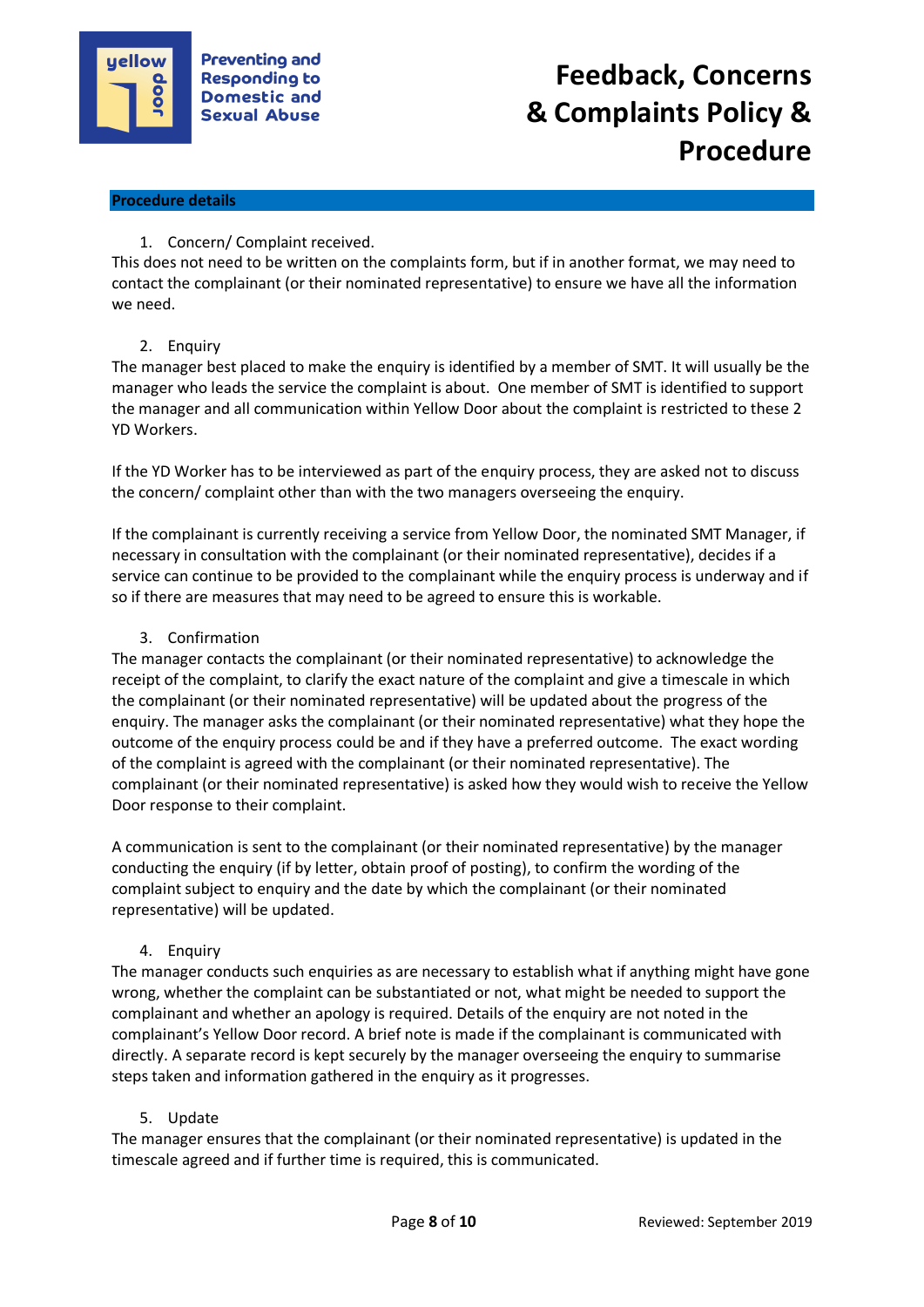

# 6. Outcome

The manager agrees with the nominated SMT manager the outcome of the complaint enquiry. Any actions are confirmed and it is agreed what will be shared with the complainant (or their nominated representative) and how this will be communicated, including details of how to request a review of the complaint enquiry if the complainant remains dissatisfied. (Service User is informed that appeals must be made to the CEO, in writing (unless there is a reason related to a protected characteristic that means they cannot do this), within 14 days.

## 7. Review

If the complainant (or their nominated representative) request further review of the complaint enquiry, this is again confirmed in writing with a clear timescale for when they will be updated. A review is conducted by the CEO to review how the complaint enquiry has been investigated and whether this has been fair, reasonable and proportionate in terms of enquiry and outcomes.

If the CEO feels that further actions are required, these are undertaken. The outcome of the complaint enquiry review is communicated to the complainant (or their nominated representative). If this is other than by letter, a follow up letter is sent confirming the conclusion of the CEO complaint enquiry review and informing the complainant (or their nominated representative) how to rise the matter with representatives of the Board of Trustees. This request needs to be made to the CEO, in writing (unless there is a reason related to a protected characteristic that means they cannot do this), within 14 days.

# 8. Further review

If the complainant (or their nominated representative) request further review of the complaint enquiry, this is again confirmed in writing with a clear timescale for when they will be updated. A review is conducted by two members of the Board of Trustees to review how the complaint enquiry has been investigated and whether this has been fair, reasonable and proportionate in terms of enquiry and outcomes.

If the Board of Trustees decide that further actions are required to further the enquiry these are progressed.

The outcome of the complaint enquiry review is communicated to the complainant (or their nominated representative), if this is other than by letter, a follow up letter is sent confirming that the process of enquiry into the complaint by Yellow Door is concluded.

If the complainant remains dissatisfied this is acknowledged and that although the complaint has been thoroughly scrutinised by Yellow Door managers and Trustees, a mutually agreeable outcome has not been achieved.

The Yellow Door complaints process is at this stage completed.

# External complaint.

Should the complainant make a complaint about Yellow Door to any organisation outside Yellow Door, we will fully cooperate with that further enquiry process, subject to i) permission from the complainant to share information, ii) withholding of confidential information that relates to HR processes for Yellow Door YD Worker, iii) withholding of information that is commercially sensitive